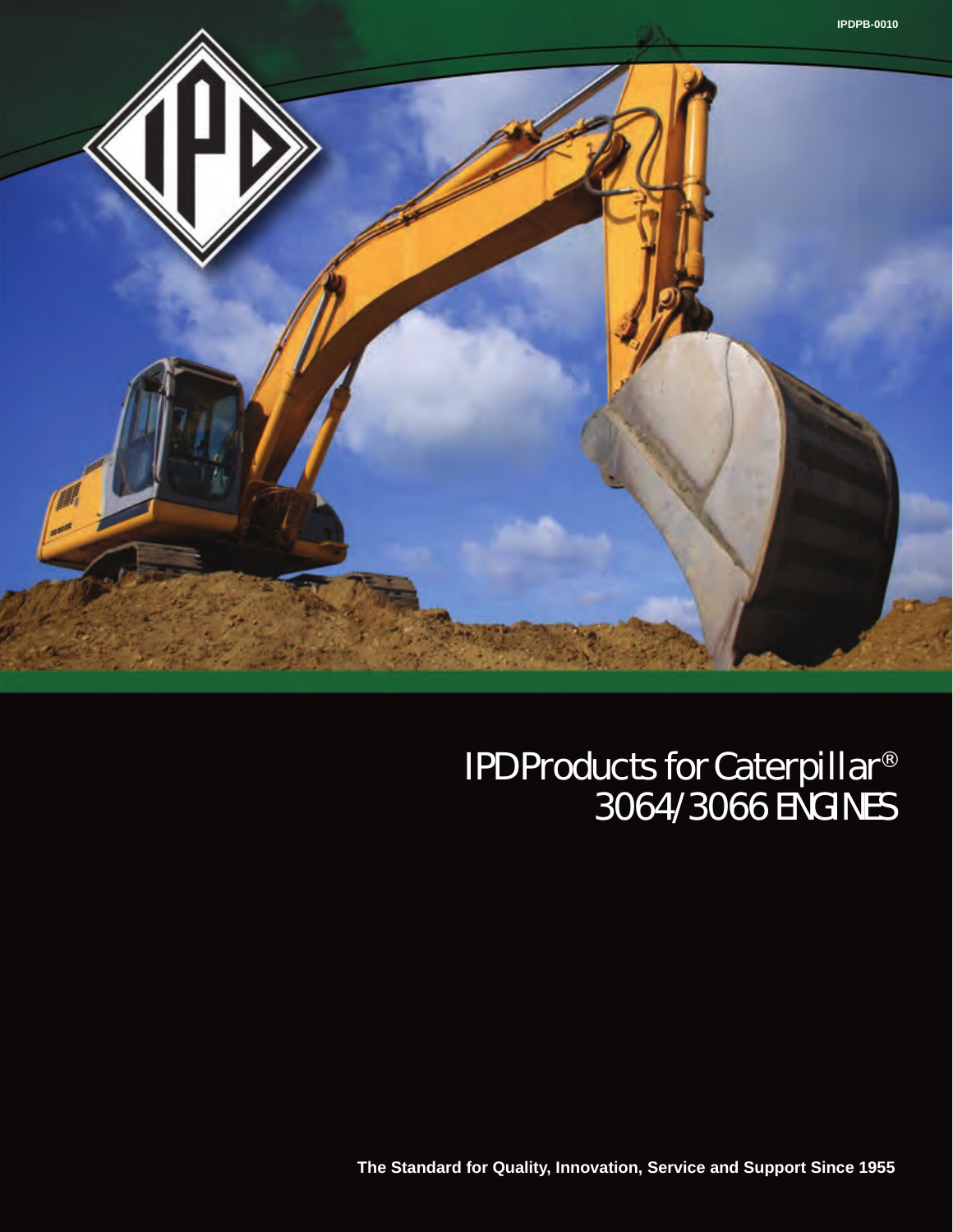### IPD, A SAFE AND SECURE INVESTMENT

**Since 1955,** IPD has lowered owner's of engines costs without sacrificing quality, engine life or performance by providing a cost effective quality product line alternative. Our robust product line covers a wide range of products for Caterpillar® 3064 up to 3524 diesel and natural gas engines as well as Detroit Diesel® Series 60 and Cummins® ISX/ QSX.

IPD recognizes the importance of repairing engines with quality products as these pieces of equipment or machines are an investment and source of revenue for their owners, and we do not take that lightly. We use only quality materials and our 55 plus years of manufacturing experience has taught us how to build quality into our IPD products from the beginning. Moreover, IPD's ISO based QC process assures that our customers receive products that have passed our high quality assurance standards. Additionally, our comprehensive and clearly stated warranties give our customers the needed peace of mind when purchasing IPD products because they know they are covered and protected.

IPD is ISO9001:2008 certified by Lloyd's Register®, who is recognized and respected worldwide for high standards of technical competence, impartiality and independence. Being ISO9001:2008 certified provides our customers the assurance of a consistent experience with our compliance to the ISO controls and processes. The extent to which IPD has developed its ISO process and made it a part of virtually every aspect of IPD is uncommon practice in most companies in the aftermarket parts industry.

You can read more about IPD quality and our differentiations at www.ipdparts.com. Thank you for taking the time to view this document and we appreciate the opportunity to prove to you what truly sets IPD apart from our competition.

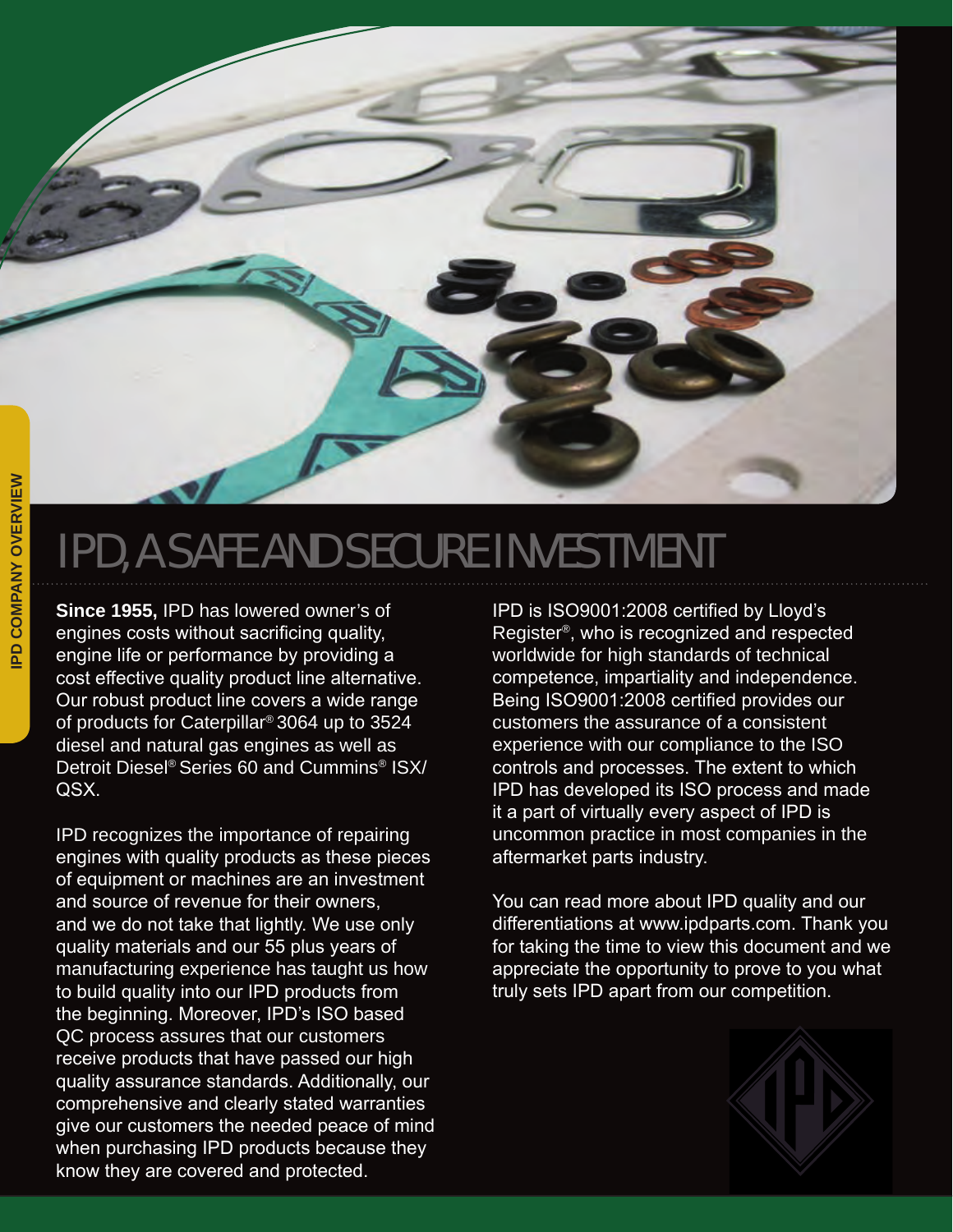# IPD 3064/3066 PRODUCT LINE

IPD brand products for 3064 and 3066 engines is one more step to continued expansion of our aftermarket leading coverage for Caterpillar engines. These engines also commonly known as "Mitsubishi" or "Mitsubishi Caterpillars" were manufactured for Caterpillar in two models by Mitsubishi and are found in these very common Caterpillar model excavators.

| 311B | 318C | 320N |
|------|------|------|
| 311C | 319C | 321B |
| 312B | 320B | 321C |
| 312C | 320C | 323D |
| 314C | 320D |      |



#### **IPD product coverage for 3064/3066 engines includes the following:**

- Engine in-frame overhaul kits (with or without repair sleeves)
- Cylinder kits with repair sleeves
- Pistons, rings, retainers, piston pins
- Rod, main and thrust bearings
- Gasket kits and miscellaneous gaskets

IPD products for the 3064/3066 are competitively priced and back by IPD's warranty to assure you the best choices for savings without risks.

For a copy of our user friendly warranty program please go to www.ipdparts.com and click on the PRODUCT SUPPORT button at the top of the page.

For more information or pricing please contact your IPD Distributor or IPD at the details on back of this product bulletin.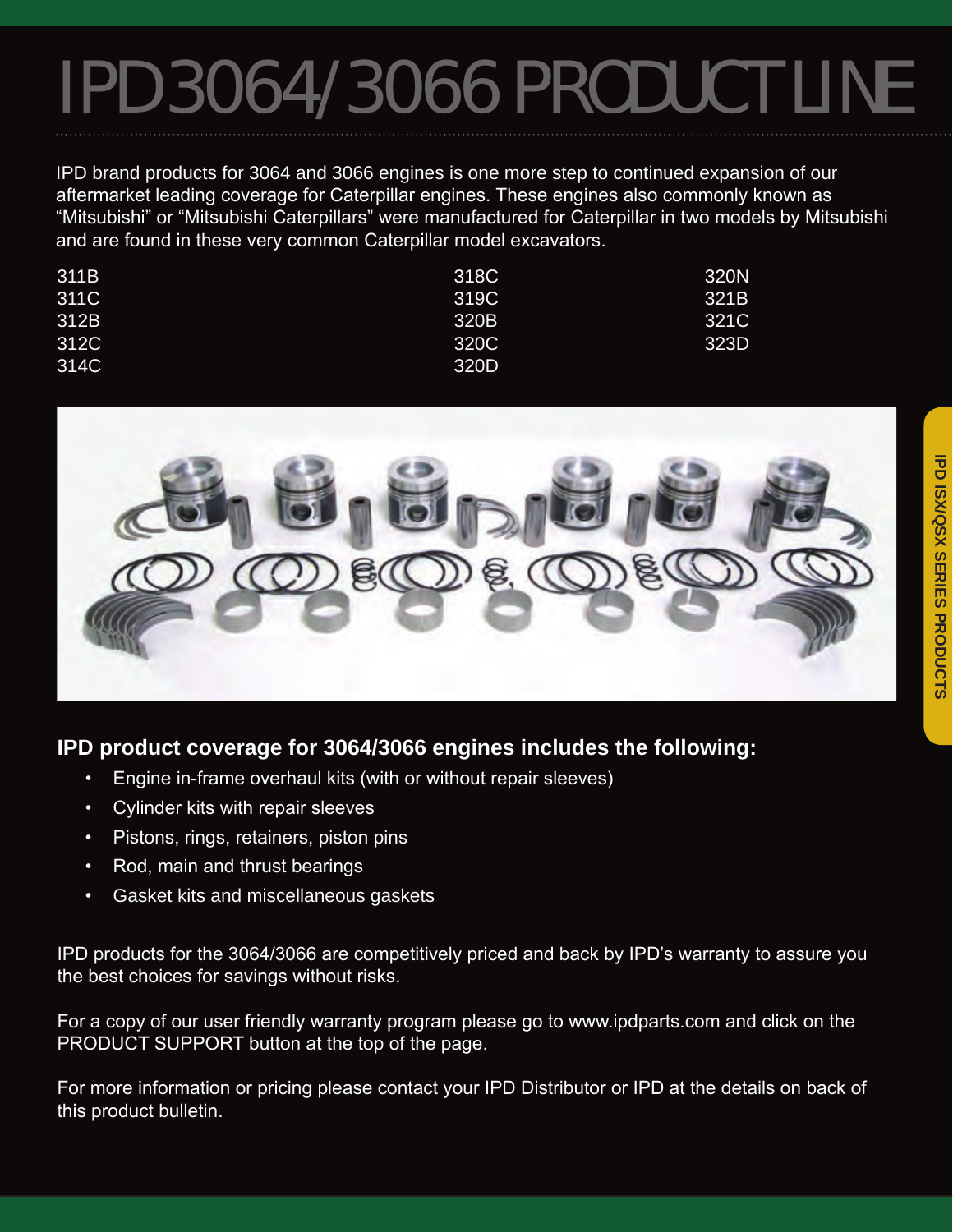| <b>QUICK REFERENCE GUIDE FOR IPD 3064/3066 PRODUCTS</b> |                |                 |                                                                                                                                                                                                             |  |  |
|---------------------------------------------------------|----------------|-----------------|-------------------------------------------------------------------------------------------------------------------------------------------------------------------------------------------------------------|--|--|
|                                                         | <b>ENGINE</b>  | <b>IPD PART</b> |                                                                                                                                                                                                             |  |  |
| <b>DESCRIPTION</b>                                      | <b>MODEL</b>   | <b>NUMBER</b>   | <b>NOTES</b>                                                                                                                                                                                                |  |  |
| <b>In-Frame Kits</b>                                    |                |                 |                                                                                                                                                                                                             |  |  |
| In-Frame Rebuild Kit                                    | 3066           | IF6546/62       | Includes: std pistons, piston pins, retainers, ring sets,<br>rod and main bearings, thrust washers and<br>in-frame gasket set.                                                                              |  |  |
| In-Frame Rebuild Kit with<br><b>Sleeves</b>             | 3066           | IF6546/62/WS    | Includes: std pistons, piston pins, retainers, ring sets,<br>rod and main bearings, thrust washers, in-frame gasket<br>set and repair sleeves. Note: repair sleeves must be<br>machined after installation. |  |  |
| In-Frame Rebuild Kit                                    | 3066           | IF7537/62       | Includes std pistons, piston pins, retainers, ring sets,<br>rod and main bearings, thrust washers and in-frame<br>gasket set.                                                                               |  |  |
| In-Frame Rebuild Kit with<br><b>Sleeves</b>             | 3066           | IF7537/62/WS    | Includes: std pistons, piston pins, retainers, ring sets,<br>rod and main bearings, thrust washers, in-frame gasket<br>set and repair sleeves. Note: repair sleeves must be<br>machined after installation. |  |  |
| <b>Cylinder Kits and Components</b>                     |                |                 |                                                                                                                                                                                                             |  |  |
| <b>Cylinder Kit</b>                                     | 3064/3066      | PLG5I7537       | Consists of piston, pin, ring set, retainers and repair<br>sleeve. Note: sleeves must be machined after<br>installation.                                                                                    |  |  |
| <b>Cylinder Kit</b>                                     | 3064/3066      | PLG1786546      | Consists of piston, pin, ring set, retainers and repair<br>sleeve. Note: sleeves must be machined after<br>installation.                                                                                    |  |  |
| Piston Kit                                              | 3064/3066      | PK5I7537        | Includes: piston, pin, ring set and retainers.                                                                                                                                                              |  |  |
| Piston Kit                                              | 3064/3066      | PK1786546       | Includes piston, pin, ring set and retainers.                                                                                                                                                               |  |  |
| Piston                                                  | 3064/3066      | 517537          |                                                                                                                                                                                                             |  |  |
| Piston                                                  | 3064/3066      | 1786546         |                                                                                                                                                                                                             |  |  |
| <b>Ring Set</b>                                         | 3064/3066      | 517538          | For the 517537 piston.                                                                                                                                                                                      |  |  |
| <b>Ring Set</b>                                         | 3064/3066      | 1786543         | For the 1786546 piston.                                                                                                                                                                                     |  |  |
| Piston Pin                                              | 3064/3066      | 947134          |                                                                                                                                                                                                             |  |  |
| <b>Piston Pin Retainers</b>                             | 3064/3066      | 517667          |                                                                                                                                                                                                             |  |  |
| <b>Repair Sleeve</b>                                    | 3064/3066      | 517523          | Repair sleeves must be machined after installation.                                                                                                                                                         |  |  |
| <b>Bearings</b>                                         |                |                 |                                                                                                                                                                                                             |  |  |
| Main Bearing (STD)                                      | 3064/3066      | 517588          | 3064 Requires 5 and 3066 requires 7.                                                                                                                                                                        |  |  |
| Main Bearing (.25MM)                                    | 3064/3066      | 517784          | 3064 Requires 5 and 3066 requires 7.                                                                                                                                                                        |  |  |
| Rod Bearing (STD)                                       | 3064/3066      | 517637-2        | Sold as a pair. One pair per rod journal. 3064 requires<br>4 and 3066 requires 6.                                                                                                                           |  |  |
| Rod Bearing (.25MM)                                     | 3064/3066      | 517794-2        | Sold as a pair. One pair per rod journal. 3064 requires<br>4 and 3066 requires 6.                                                                                                                           |  |  |
| Thrust Washer (STD)                                     | 3064/3066      | 517654          | 3 Per engine.                                                                                                                                                                                               |  |  |
| <b>Valve Train and Cylinder</b>                         |                |                 |                                                                                                                                                                                                             |  |  |
| Valve, Intake                                           | In Development | 517738          | Use with 518011 valve insert.                                                                                                                                                                               |  |  |
| Valve, Exhaust                                          | In Development | 517739          |                                                                                                                                                                                                             |  |  |
| Valve, Intake                                           | In Development | 2128477         | Use with 2128474 valve insert. Late model 320C and<br>320I.                                                                                                                                                 |  |  |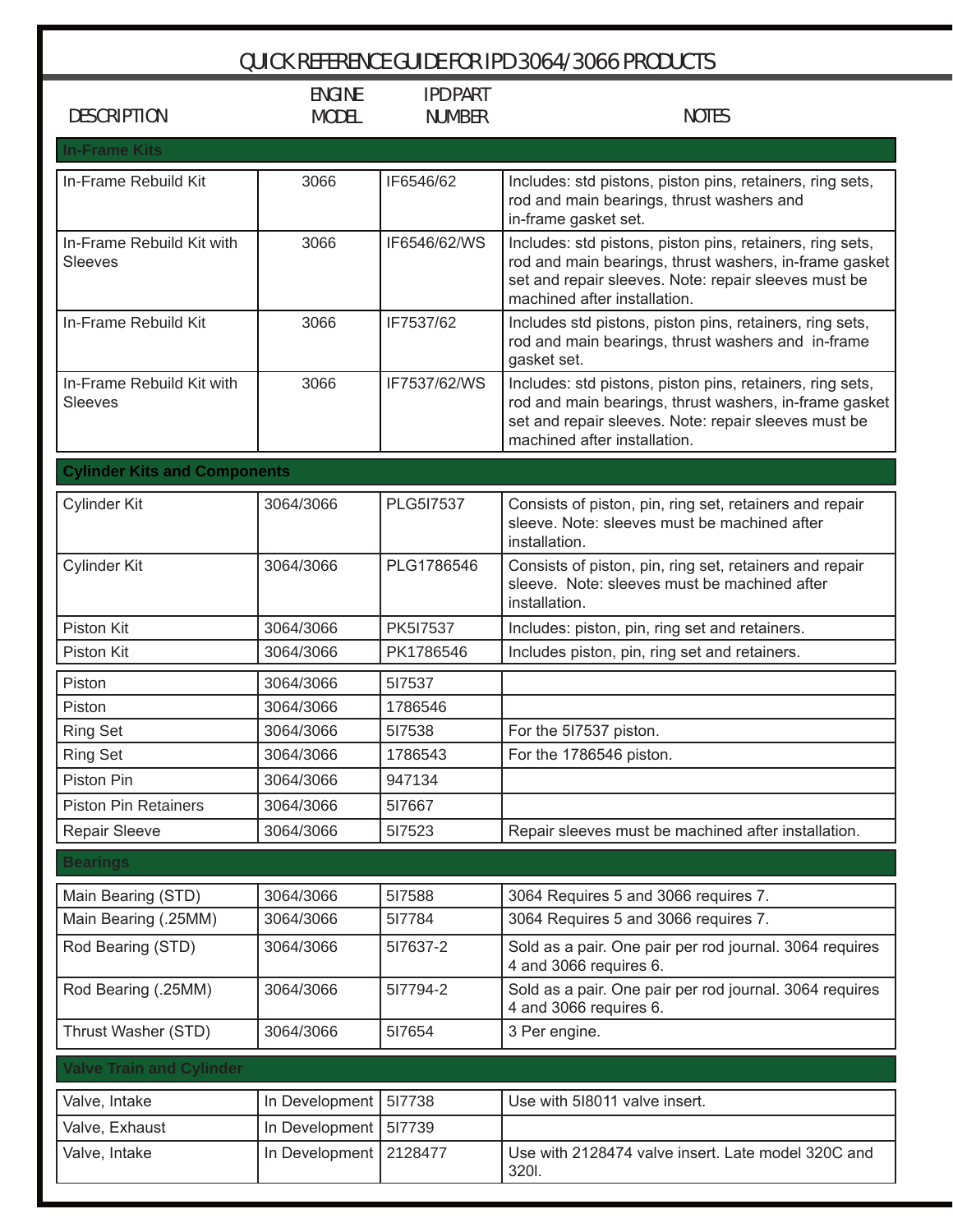| <b>QUICK REFERENCE GUIDE FOR IPD 3064/3066 PRODUCTS</b> |                               |                                  |                                                                                           |  |
|---------------------------------------------------------|-------------------------------|----------------------------------|-------------------------------------------------------------------------------------------|--|
| <b>DESCRIPTION</b>                                      | <b>ENGINE</b><br><b>MODEL</b> | <b>IPD PART</b><br><b>NUMBER</b> | <b>NOTES</b>                                                                              |  |
| <b>VALVE TRAIN AND CYLINDER HEAD COMPONENTS</b>         |                               |                                  |                                                                                           |  |
| Insert, Valve Seat, Intake                              | In Development                | 2128474                          | Use with 2128477 intake valve. Late model 320C and<br>3201.                               |  |
| Guide, Intake                                           | In Development                | 1838172                          |                                                                                           |  |
| Guide, Exhaust                                          | In Development                | 1838173                          |                                                                                           |  |
| <b>Valve Spring</b>                                     | In Development                | 517740                           |                                                                                           |  |
| Seal, Valve Stem                                        | In Development                | 517624                           |                                                                                           |  |
| Insert, Valve Seat, Intake                              | In Development                | 518011                           | Use with 517738 intake valve.                                                             |  |
| Insert, Valve Seat,<br>Exhaust                          | In Development                | 518012                           | Use with 517739 exhaust valve.                                                            |  |
| <b>Valve Lock</b>                                       | In Development   517719       |                                  | 2 per valve.                                                                              |  |
| <b>GASKET SETS, GASKETS AND SEALS</b>                   |                               |                                  |                                                                                           |  |
| Gasket Set, In-Frame                                    | 3066                          | 3066062                          |                                                                                           |  |
| Gasket, Cyl. Head                                       | 3066                          | 2228331                          |                                                                                           |  |
| Gasket, Valve Cover                                     | 3066                          | 517733                           | For 3066 engines that use the molded style valve<br>cover seal. 2 Per engine.             |  |
| Gasket, Valve Cover                                     | 3066                          | 2552993                          | For 3066 engines that use the rectangular o-ring<br>style valve cover seal. 2 Per engine. |  |
| Gasket, Air Inlet                                       | 3066                          | 1352367                          |                                                                                           |  |
| Gasket, Oil Pan                                         | 3066                          | 517666                           |                                                                                           |  |
| Gasket, Exhaust                                         | 3066                          | 1786553                          | 3066 Require 2 per engine.                                                                |  |
| Gasket, Turbo Mounting                                  | 3066                          | 517742                           | 3066 Exhaust.                                                                             |  |
| Gasket, Air Inlet                                       | 3064/3066                     | 517677                           |                                                                                           |  |
| Gasket, Air Inlet                                       | 3064/3066                     | 517678                           |                                                                                           |  |
| Gasket                                                  | 3064/3066                     | 1764983                          | For valve cover nut.                                                                      |  |
| O Ring                                                  | 3064/3066                     | 0951663                          |                                                                                           |  |
| Gasket, Fuel Lines                                      | 3064/3066                     | 1R6573                           |                                                                                           |  |
| Gasket, Water Lines                                     | 3064/3066                     | 2228214                          |                                                                                           |  |
| Gasket, Water Lines                                     | 3064/3066                     | 517572                           |                                                                                           |  |
| Gasket, Turbo Lines                                     | 3064/3066                     | 517561                           | Oil line.                                                                                 |  |
| Gasket, Turbo Lines                                     | 3064/3066                     | 517689                           | Oil line.                                                                                 |  |
| Washer, Fuel Lines                                      | 3064/3066                     | 0857269                          |                                                                                           |  |
| Washer, Oil Lines                                       | 3064/3066                     | 0952038                          |                                                                                           |  |
| O-Ring, Breather                                        | 3064/3066                     | 0949672                          |                                                                                           |  |
| Gasket                                                  | 3064/3066                     | 517679                           | Exhaust to muffler.                                                                       |  |
| Gasket                                                  | 3066                          | 517691                           | Oil cooler mounting.                                                                      |  |
| Gasket                                                  | 3066                          | 517690                           | Oil cooler cover.                                                                         |  |